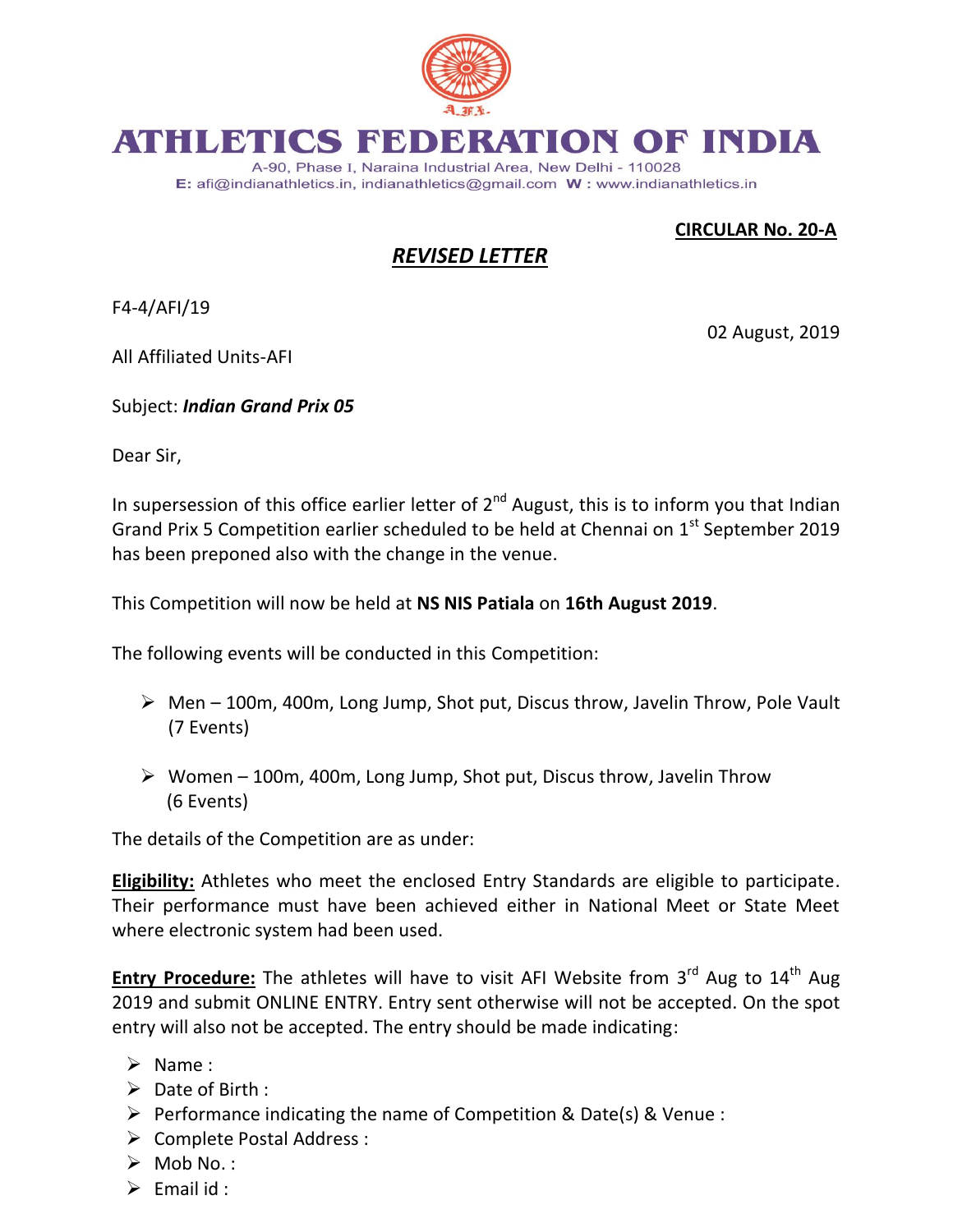## **Details of Entry**

IGP No : 05 Date : 16 August 2019 Venue : NS NIS, Patiala Events : As mentioned above

Last Date of Entry: *14th August 2019*

**Accommodation & Transport**: Athletes have to make their own arrangements for transport & accommodation. No other logistics will be provided.

**Entry Fee & Bib Number:** Entry fee of Rs. 500/- per event which will have to be deposited *ONLINE* only. No cash will be accepted at the competition venue. Bib No.s will be issued between 9:00am to 11:00am at the venue on the day of the competition.

It may please be noted that the federation has the right to reject any entry. You are requested to give it a wide publicity.

Your cooperation is solicited.

Thanking You Yours Sincerely

(C.K Valson) Secretary, AFI